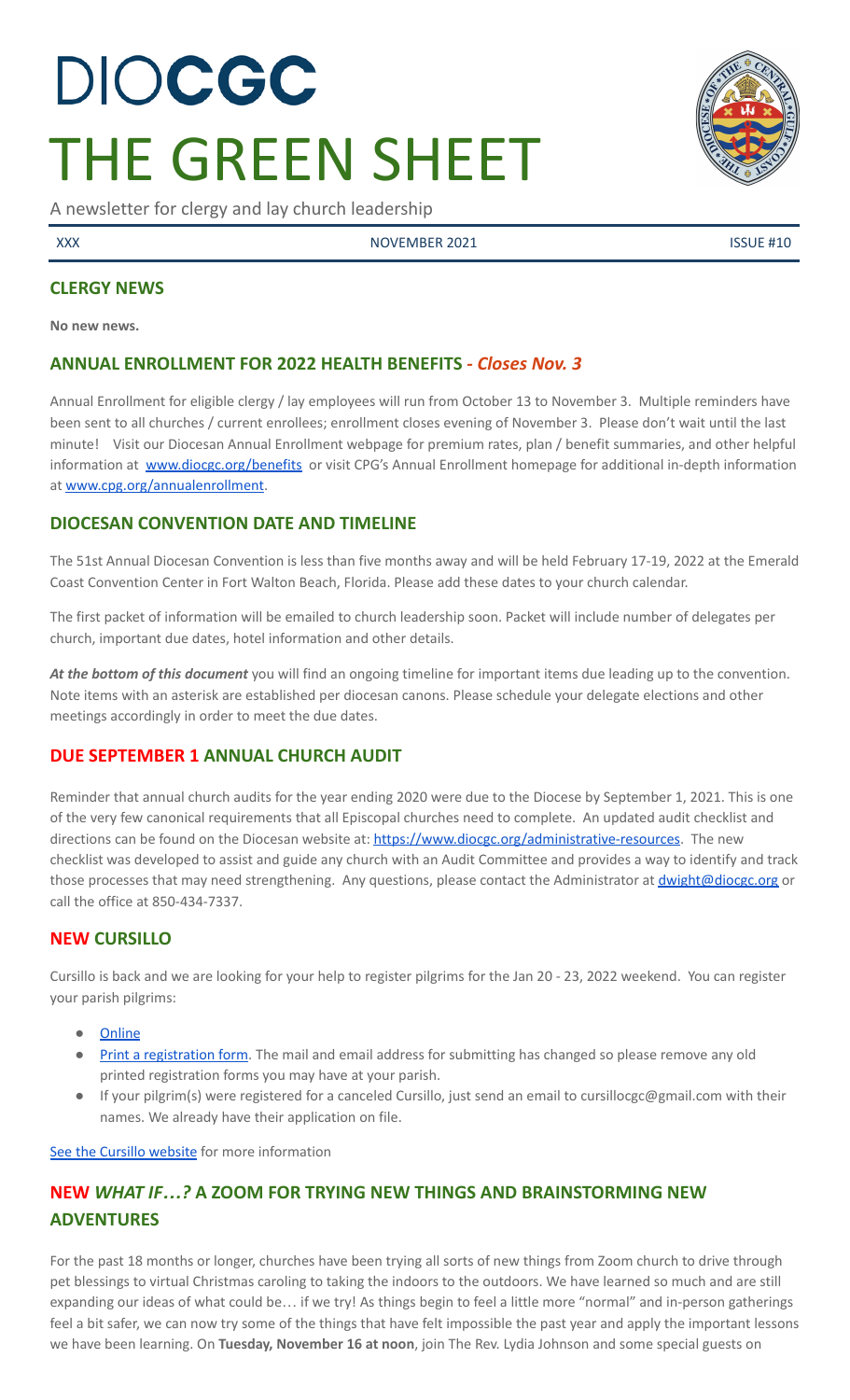Zoom to hear what folks have tried, are trying and want to try. This is also a space to ask questions, share your ideas and brainstorm with others about how to make your ideas a reality. No dream is too big or too small. All you need is a willingness to try. Register using the link below.

#### REGISTER IN [ADVANCE](https://us02web.zoom.us/meeting/register/tZEtd-6pqDsoGNdoSYm9H3MKb3A1Lz9KlM0N) FOR THIS MEETING

# **NEW TRY TANK INVITES YOU TO WELCOME OTHERS THIS CHRISTMAS SEASON**

Need a little help inviting folks to church? Need some ideas for how to follow up? Try Tank has an invitation for you to get creative this Christmas season!

It's been a while since many of our parishes have felt like we could really invite new folks to church, especially at times when seating was limited and covid numbers were rising. Thankfully, at least right now, this season feels more hopeful, as if we can breathe a bit easier and begin inviting people to church again. For many, it seems so long ago that we were inviting new people, we are a little unsure and shy about how to do this in a post-covid context. Try Tank is offering an opportunity to join a cohort of others experimenting with innovative ways to invite and connect with your community. Click here for more information and to sign up! Be sure to watch the video for more detailed information on the experiment. <https://www.trytank.org/christmas.html>

# **CHANGES TO THE ONLINE SAFEGUARDING / RISK MANAGEMENT SYSTEM**

Our Safeguarding system has migrated to a new platform. The name of this program changed from "Armatus" to "Praesidium Academy."

Administrators and anyone who has taken modules in the system with an active email should have received an email directly from Praesidium Academy with login information. Courses have been updated and you will find the system easier to navigate. If your coursework is over 4 years old, it may be considered dated/expired and may not have been moved over into your new account.

As we will be reviewing the new courses and updating the landing pages once we have access, additional information will be sent to parishes shortly. In addition, we'll check in with all Safeguard Administrators once they have had the opportunity to take tutorial videos and review the system. After we get up to speed, we'll be available to answer any additional questions on how to navigate, run reports, sign new members including updates on our overall Safeguarding/Risk Management Policy currently being modified.

If you have any questions, please contact Mary Poss or Dwight Babcock at 850-434-7337.

# **2021 LOGIN CREDENTIALS FOR TENS STEWARDSHIP MATERIALS**

We are a diocesan member of TENS, The Episcopal Network for [Stewardship.](https://www.tens.org/) With our membership comes the ability for all of our churches to use the materials advertised by TENS. They include all the printable materials and resources for an eight-week giving campaign. This year's materials combined with the ZOOM workshops in July and August will help you and your congregation navigate these new times, using technical and pastoral best practices. Please download the tools through the members portal and invite your stewardship teams to sign up for workshops.

The login credentials change each year for members. LOGIN at: <https://www.tens.org/annual-pledge-campaigns/every-perfect-gift-2021/>

*2021 Password: James1:17 (Note: a username is no longer required.)*

#### **INSURANCE UPDATES**

- Retiree Annual Enrollment is **Friday, October 15 – Friday, November 12.** In 2022 Medicare Supplement Plan will be changing to a Group Medicare Advantage PPO plan. With this change, CPG will provide retirees with additional benefits at a lower cost. You can select one of two options (Premium or Comprehensive) during annual enrollment. However, if you do nothing, you will automatically be moved into the Premium plan. CPG and United Health will be having a number of virtual sessions on the new Medicare Advantage plan and benefits in October. This is an opportunity to have the experts provide information and answer questions. You can find out more at: <https://web.cvent.com/event/716a3ed0-bc54-4265-a054-116736114540/summary>
- Please visit our website for additional insurance info:
	- [CONGREGATIONAL](https://www.diocgc.org/congregational-resources) RESOURCES
	- Risk Management & Insurance Basics for Religious Organizations [\(recommended\)](https://2f23db9c-81c0-437f-88c1-0d3b99fdb03d.filesusr.com/ugd/ca270f_0fc945a39bad470191c4075c97602c08.pdf)
	- Safety and Insurance Handbook for Churches [\(recommended\)](https://2f23db9c-81c0-437f-88c1-0d3b99fdb03d.filesusr.com/ugd/4525a9_6b89020a60b040f49e2f7feb44b56873.pdf)
	- 2021 Federal Reporting [Requirements](https://www.cpg.org/globalassets/documents/publications/tax-2021-federal-reporting-requirements-for-episcopal-churches.pdf) for Episcopal Churches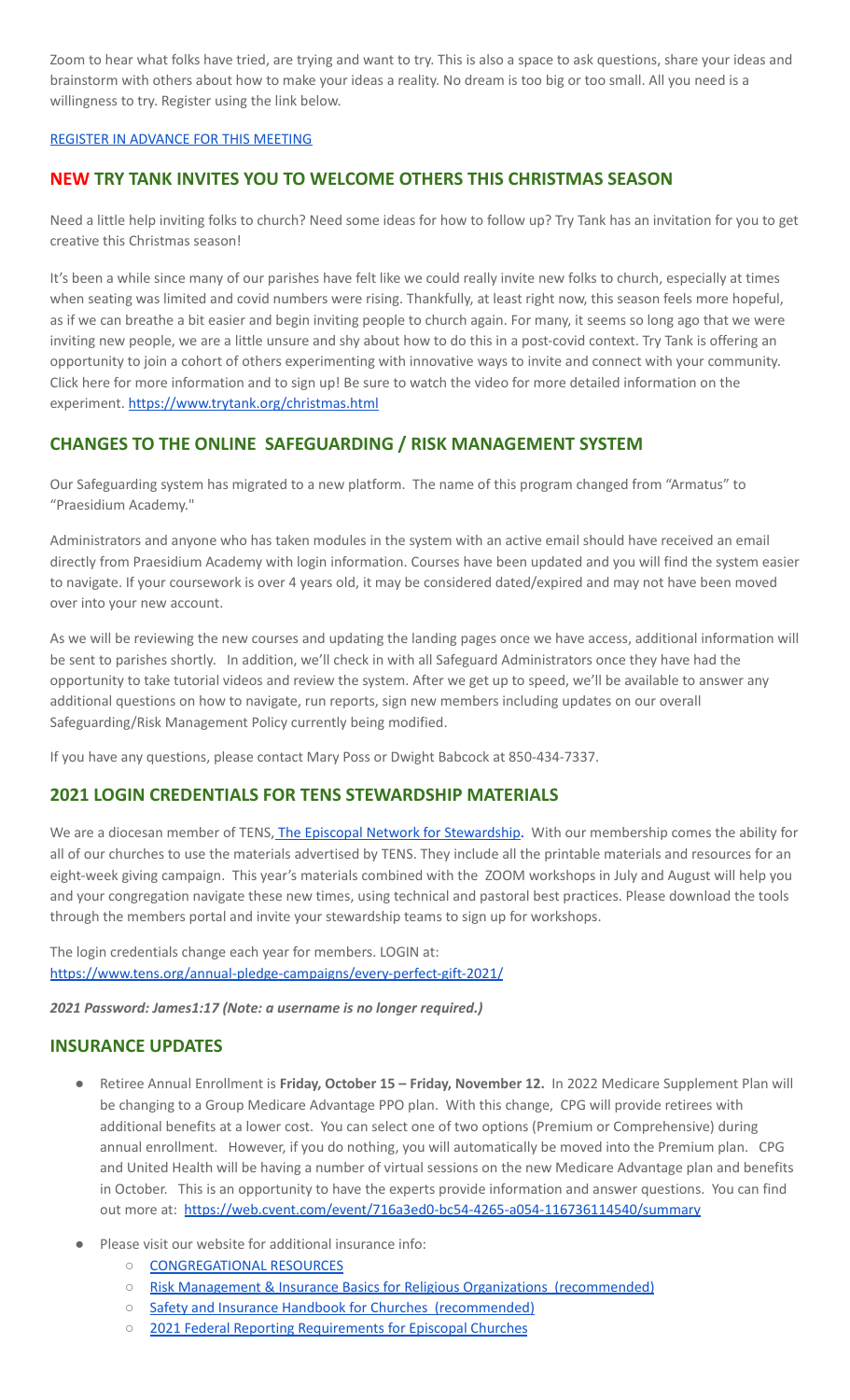#### **REMINDERS:**

● As noted earlier, your annual church financial audit is due to the diocesan office by September 1 (per Canons). We fully understand if you are delayed due to COVID closure/distancing difficulties. We ask that you notify Kim or Dwight to provide a status of when you plan to complete your audit. Thank you to those churches that have completed your audit or checked in with us. Remember that without a current Audit on file, you might not be approved to take out a church loan or conduct a property transaction.

# **CONGREGATIONS IN TRANSITION (as of 11/1/2021)**

| Andalusia, St. Mary's               | Interim in place                     |
|-------------------------------------|--------------------------------------|
| Eufaula, St. James                  | Rector called                        |
| Gulf Breeze, St. Francis            | Interim in place - profile completed |
| Magnolia Springs, St. Paul's Chapel | Interim in place                     |
| Niceville, St. Jude's               | Interim in place - profile online    |

**Please do not contact the openings directly.** For information, please contact: The Rev. Massey Gentry, Canon to the Ordinary, at [mgfairhope@gmail.com](mailto:mgfairhope@gmail.com) or (251) 459-4169.

### **JOB POSTINGS** Submit a job [posting](https://www.emailmeform.com/builder/form/0cZqC653GdH24p01aWQDfUh)

**NEW** St. Christopher's Pensacola is seeking a part-time or full-time sexton to provide general maintenance and cleaning of the church campus. Hours are flexible and based on church needs. VIEW JOB [DESCRIPTION](https://files.emailmeform.com/1482157/Qe0mzjRn/Sexton%20Job%20Description.docx) Contact Michelle Haskew, [michelle@scpen.org.](mailto:michelle@scpen.org)

# **LEARN - PRAY - ACT RESOURCES**

As a recommitment to our work of Becoming Beloved Community, the Commission on Racial Justice & Reconciliation gathered resources for us to do this work. You can find the resources at [www.diocgc.org/learn-pray-act.](http://www.diocgcorg/learn-pray-act)

#### **LINK TO SUBSCRIBE TO DIOCESAN EMAIL LIST**

Several churches have asked about adding the link to subscribe to our diocesan email list to their own church newsletters so we thought we would also provide it here. We would be so grateful if you would consider adding the link below to your regular church communications and on your websites so that members can stay connected to news from around the diocese. Thank you!

#### **SUBSCRIBE TO DIOCESAN [COMMUNICATIONS](https://visitor.r20.constantcontact.com/manage/optin?v=001ytzJgXCdPi7CMeRPYjkgWfph8ra8dQJmJ_jgoEJDuFPyjC3HarXiwlhH4JN80K9kNItCddcGgXt-VrglBC4Vvq3YhpG1ym5vnWRlozzk8WJwXJycFplGhx-zzZ96rxkiXY6YLv6vWkWPagBVarHUDKt3SmSUagqj) or Text DIOCGC to 22828.**

# **MUSIC LICENSING**

If your church offers music during services, it is important to follow all copyright guidelines, which include maintaining a license to perform, broadcast, or print copyrighted music. Review your church's licensing agreements, and be sure to add the streaming option if you are broadcasting services online. Recommended licensing companies include One [License](https://onelicense.net/), Christian Copyright Licensing [International\(](https://us.ccli.com/)CCLI), Christian [Copyright](https://christiancopyrightsolutions.com/) Solutions.

# **CYCLES OF PRAYER FOR DIOCESE AND PRISON MINISTRY**

Congregations are asked to include both our Diocesan Cycle of Prayer and our Prison Ministry Cycle of Prayer in their Prayers of the People, newsletters, and/or bulletins. Both are available at [www.diocgc.org/cycle-of-prayer](http://www.diocgc.org/cycle-of-prayer).

#### **BOOKMARK THE DIOCESAN CALENDAR**

Stay up-to-date on diocesan events by bookmarking our calendar: [https://www.diocgc.org/calendar-of-events.](https://www.diocgc.org/calendar-of-events)

# **COMMUNICATIONS QUICK LINKS**

Submit an article for [publication](http://www.emailmeform.com/builder/form/XqOP984Ae60c8m6ynr) Submit a [church/community](http://www.emailmeform.com/builder/form/eOM4Bb6VTb78y20Wrapf8) event Submit a job [posting](https://www.emailmeform.com/builder/form/0cZqC653GdH24p01aWQDfUh)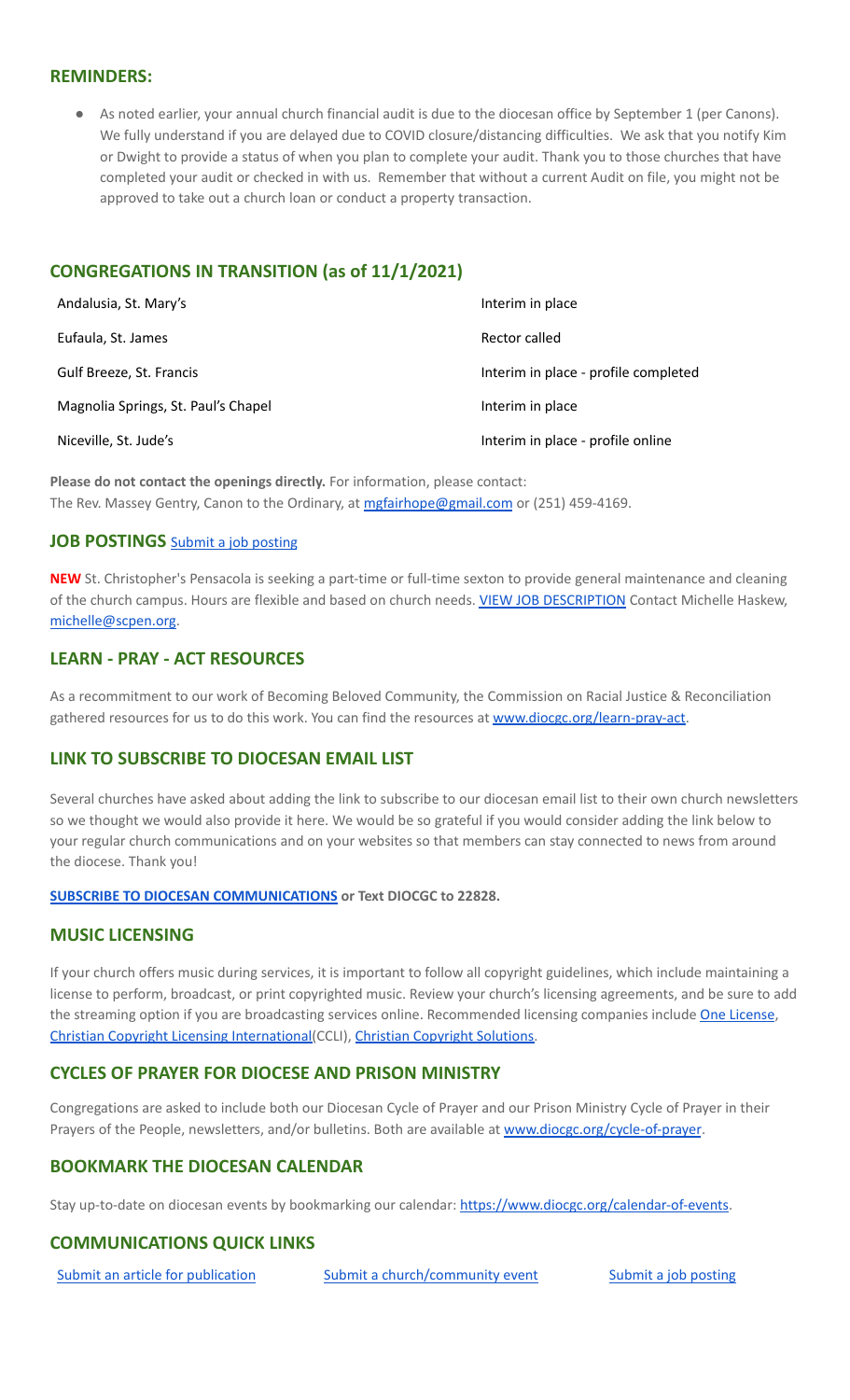# **UPCOMING DIOCESAN EVENTS**

| <b>WHAT</b>                                                          | <b>WHEN</b>   | <b>WHERE</b>                            |
|----------------------------------------------------------------------|---------------|-----------------------------------------|
| Retired Clergy Luncheon                                              | Nov 9         | <b>Beckwith</b><br>RSVP to Dio Office   |
| Happening #58                                                        | Nov 12-14     | <b>Beckwith</b><br><b>Register here</b> |
| Enneagram Workshop                                                   | Nov 12-14     | <b>Beckwith</b><br><b>Register here</b> |
| Adventurous Aging Workshop presented by Comm on<br>Affirmative Aging | <b>Nov 13</b> | Trinity, Mobile<br><b>Register here</b> |
| "What if?" Zoom session                                              | <b>Nov 16</b> | Zoom<br><b>Register here</b>            |
| Diocesan Office closed - Thanksgiving Holiday                        | Nov 25-26     | Duvall Center                           |

# **BISHOP RUSSELL'S SCHEDULE**

| <b>WHAT</b>                              | <b>WHEN</b>      | <b>WHERE</b>                             |  |  |
|------------------------------------------|------------------|------------------------------------------|--|--|
| New Ministry [Mary Jayne Ledgerwood]     | Nov 1            | Trinity, Mobile                          |  |  |
| Lambeth Bishops' meetings                | Nov <sub>2</sub> | <b>ZOOM</b>                              |  |  |
| Priesthood Ordination [Ansley Walker]    | Nov 3            | St. Christopher's, Pensacola             |  |  |
| Bayou Bash                               | Nov 5            | All Saints, Mobile                       |  |  |
| Visitation                               | Nov 7 am         | St. Luke's, Mobile                       |  |  |
| Worship in the Park                      | Nov 7 pm         | Mobile Public Safety Municipal Park      |  |  |
| Retired Clergy & Spouse luncheon         | Nov 9            | Beckwith                                 |  |  |
| Visitation                               | <b>Nov 14</b>    | St. Paul's, Mobile                       |  |  |
| <b>Baylights Auction Dinner</b>          | <b>Nov 18</b>    | St. James, Eufaula                       |  |  |
| <b>COM Discernment session</b>           | Nov 20           | <b>TBD</b>                               |  |  |
| Visitation                               | <b>Nov 21</b>    | Good Shepherd, Mobile                    |  |  |
| Visitation                               | Nov 28           | St. Augustine's, Navarre                 |  |  |
| Province IV Bishops' meeting             | Nov 29 - Dec 3   | Christ Church Cathedral, New Orleans, LA |  |  |
| <b>Cursillo Staff Training Day</b>       | Dec 4            | <b>Beckwith</b>                          |  |  |
| Visitation & New Ministry [Tina Lockett] | Dec <sub>5</sub> | Church of the Advent, Lillian            |  |  |
| <b>Standing Committee meeting</b>        | Dec 7 am         | <b>TBD</b>                               |  |  |
| Lambeth Bishops' meeting                 | Dec 7 pm         | <b>ZOOM</b>                              |  |  |
| Visitation                               | Dec 12           | St. Stephen's, Brewton                   |  |  |
| Church Pension Group meeting             | <b>Dec 14</b>    | <b>ZOOM</b>                              |  |  |
| Bishops' of Florida meeting              | <b>Dec 15</b>    | <b>ZOOM</b>                              |  |  |
| Visitation                               | <b>Dec 19</b>    | St. Andrew's, Panama City                |  |  |
| <b>Combined Christmas Eve service</b>    | Dec 24 pm        | St. Thomas, Laguna Bch & Grace PCB       |  |  |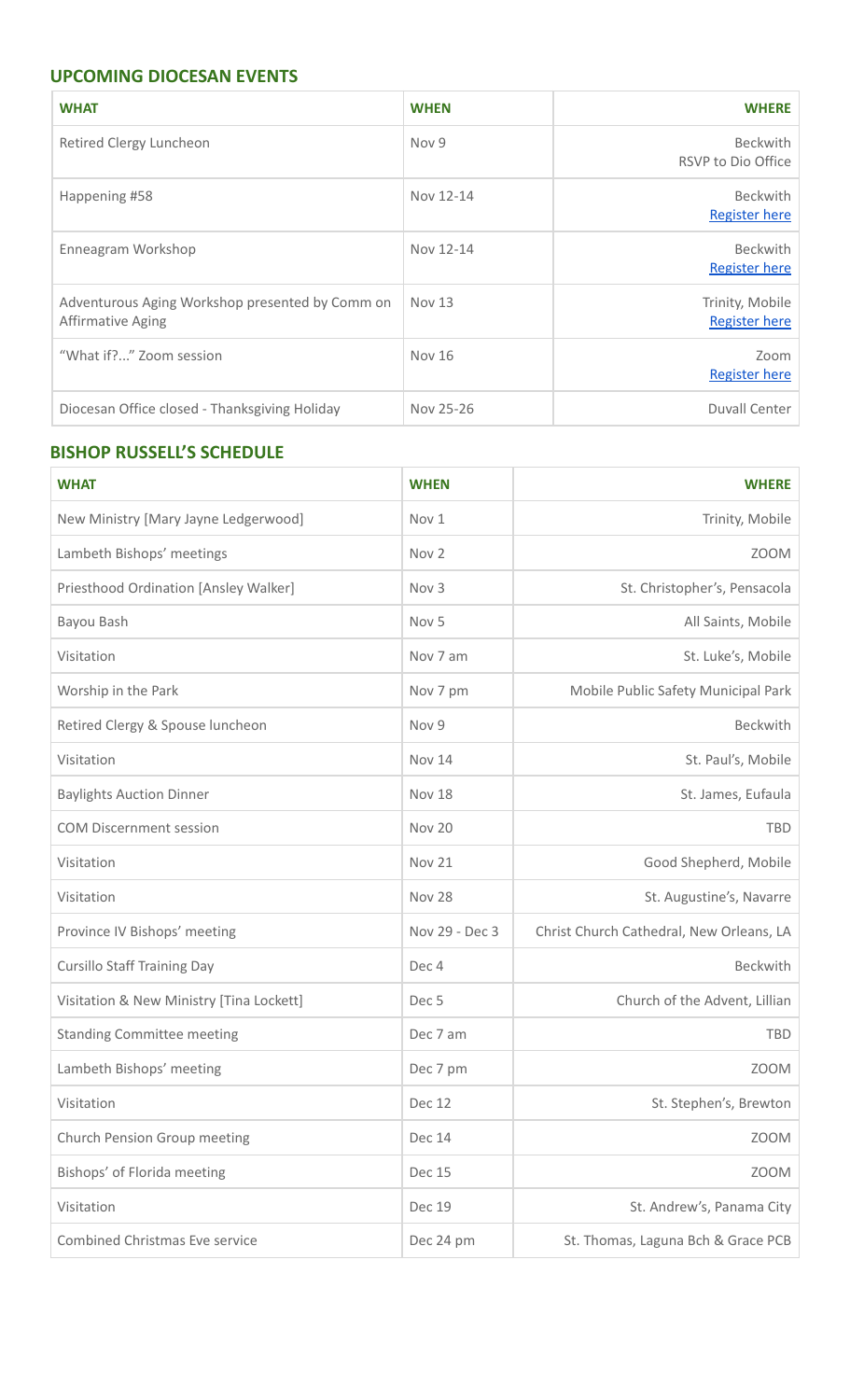# **51ST ANNUAL DIOCESAN CONVENTION TIMELINE**

| <b>WHAT</b>                                          | <b>WHEN</b>      | <b>WHERE/HOW</b>                                                                 |  |  |
|------------------------------------------------------|------------------|----------------------------------------------------------------------------------|--|--|
| <b>Initial Convention Information Packet</b><br>sent | Early November   | Emailed by Diocesan Office to Clergy and Senior<br>Wardens                       |  |  |
| <b>90 Days Until Convention</b>                      |                  |                                                                                  |  |  |
| *Resolutions to Amend Canons due                     | November 19      | Link will be provided                                                            |  |  |
| <b>60 Days Until Convention</b>                      |                  |                                                                                  |  |  |
| *Certificate of Lay Delegates due                    | December 19      | Link will be provided                                                            |  |  |
| *Resolutions to Amend Canons posted                  | December 19      | Emailed by Diocesan Office to Clergy and Lay<br>Delegates; posted on diocgc.org. |  |  |
| <b>45 Days Until Convention</b>                      |                  |                                                                                  |  |  |
| *General Resolutions due                             | January 2, 2022  | Link will be provided                                                            |  |  |
| Convention Registration opens                        | January 3, 2022  | Link will be provided                                                            |  |  |
| <b>30 Days Until Convention</b>                      |                  |                                                                                  |  |  |
| Standing Committee Nominations due                   | January 17, 2022 | Link will be provided                                                            |  |  |
| *General Resolutions posted                          | January 18, 2022 | Emailed by Diocesan Office to Clergy and Lay<br>Delegates; posted on diocgc.org. |  |  |
| <b>Other Items</b>                                   |                  |                                                                                  |  |  |
| Commission/Committee Budget requests                 | <b>TBD</b>       | Submit to <i>dwight@diocgc.org</i>                                               |  |  |
| Pledge Reports mailed                                | <b>TBD</b>       | Emailed by Diocesan Office to Clergy and Senior<br>Wardens                       |  |  |
| Pledge Reports due                                   | <b>TBD</b>       | Submit to <i>dwight@diocgc.org</i> and /or<br>kim@diocgc.org                     |  |  |
| <b>Commission/Committee Nominations</b><br>due       | <b>TBD</b>       | Link will be provided                                                            |  |  |
| Commission/Committee Reports due                     | <b>TBD</b>       | Submit to jenn@diocgc.org                                                        |  |  |
| Pre-Convention Meeting(s)                            | <b>TBD</b>       | Zoom                                                                             |  |  |
| Convention Study Packet sent                         | February 3, 2022 | Emailed by Diocesan Office to Clergy and Lay<br>Delegates; posted on diocgc.org  |  |  |

\*denotes canonically require item

\*\*denotes change/update from last Green Sheet